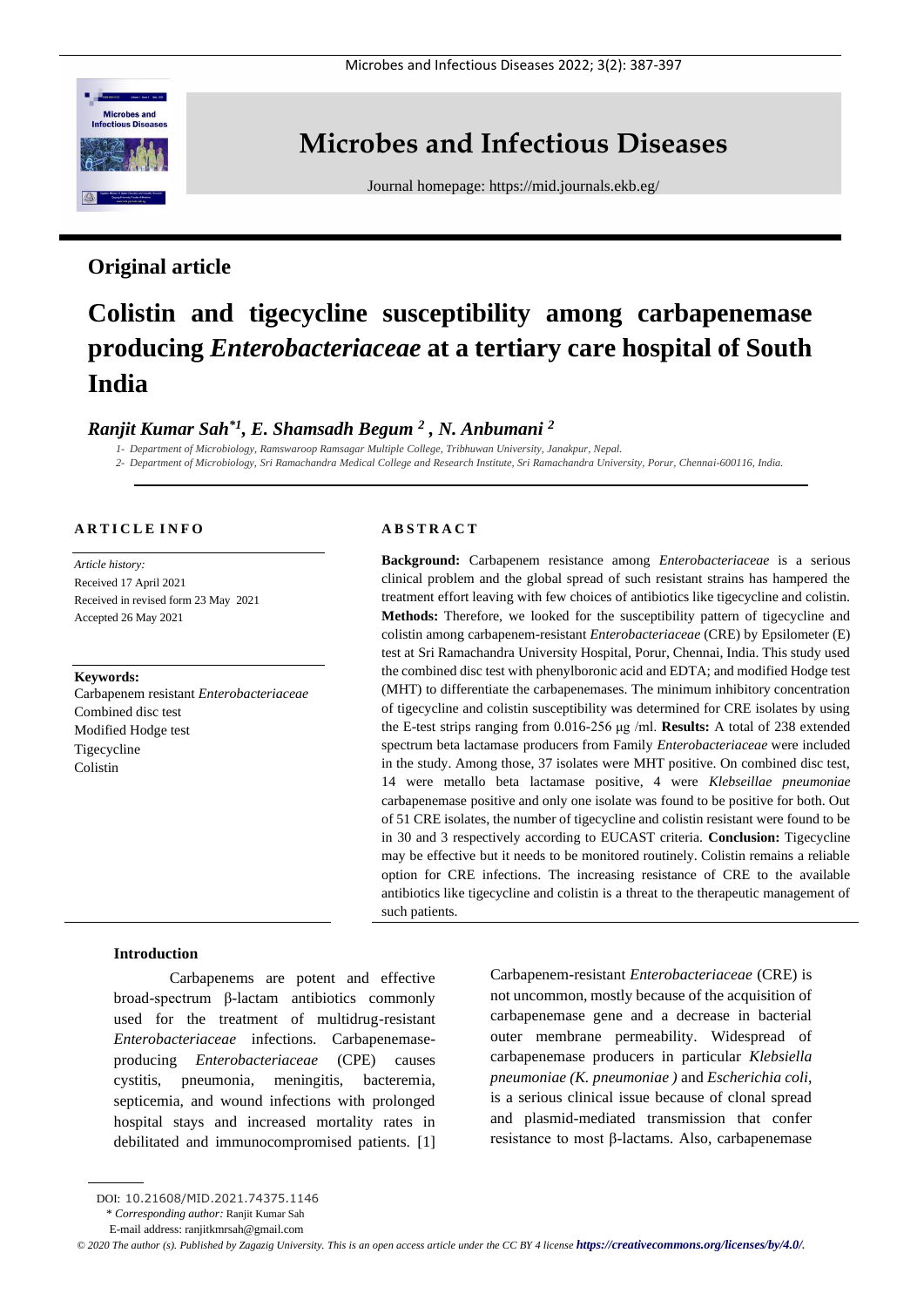producers are usually associated with many other non–β-lactam resistance determinants, which give rise to multidrug- and pan drug-resistant isolates [2]. Various carbapenemases have been reported in *Enterobacteriaceae*. These enzymes include the class A carbapenemases (*Klebsiella pneumoniae* carbapenemase KPC types), the class B or metallo β-lactamases (MBLs), and the class D oxacillinases (e.g., OXA-48-like enzymes) [3].

Carbapenemases production is not the only mechanism of acquired resistance to carbapenems but is the most important one for infection control concern. A confirmation of CPEs is needed in most cases to infection prevention and control teams. Delayed recognition of this mechanism of resistance will lead to inappropriate treatment and the spread of such strains to the community and environment. Therefore, the identification of carbapenemase producers for these reasons is important [4,5].

The increasing prevalence of CRE at a rapid pace in India and worldwide poses a challenge in the treatment with fewer antibiotic options [6,7]. In this scenario, tigecycline and colistin remains the choice of treatment for such infections. and needs to be explored further [5,8,9]. Although colistin retained activity against CRE, more recent data suggest that resistance to colistin is emerging, and outbreaks of colistin-resistant strains have been reported [10].

In such circumstances of the increasing number of reports of the variable susceptibility of tigecycline and colistin against CRE from different regions of the world and the fewer therapeutic options, this study investigated carbapenemase resistance in *Enterobacteriaceae* and determined in vitro activity of tigecycline and colistin against resistant isolates at Sri Ramachandra Medical Center, Chennai, India.

#### **Material and Methods**

This study was carried out at Sri Ramachandra Medical Center, Porur, Chennai, India between November 2014 and April 2015. The hospital is 1600 bedded tertiary care center and serves a wide range of patients across the country. The hospital laboratory is accredited with the National Accreditation Board of Laboratories (NABL). Ethical approval for this study was obtained from Institutional Review Board, Sri Ramachandra University (CSP/14/OCT/37/209). All non-duplicate *Enterobacteriaceae* other than *Salmonella*, *Shigella*, *Proteus* and *Morganella* 

isolated from patient specimens except stool that were resistant to any of the third-generation cephalosporins (cefotaxime, ceftriaxone, and ceftazidime) and/or had reduced susceptibility to imipenem, or meropenem on disc diffusion test were included in the study. Epidemiological data was retrieved from a registration form containing information on sex, age, in- or outpatient status, hospital department, and specimen type.

# **Laboratory procedures**

# **Primary isolation, identification and routine susceptibility testing**

The primary isolation was carried according to the laboratory standard protocol depending on the type and site of the sample on Cysteine lactose electrolyte deficient medium (CLED), blood agar, Mac Conkey agar, and chocolate agar. Clinically significant colonies were identified by using a set of in house biochemical tests as per standard protocols [11] and Vitek 2 GN ID (BioMerieux, France) for isolates from ICU sample with appropriate quality control [12].

Antimicrobial susceptibility testing was performed using the Clinical and Laboratory Standards Institute (CLSI) disc diffusion method with Mueller-Hinton agar (MHA) (Hi-Media, India). *Escherichia coli* strain ATCC 25922 were tested as internal control each time performed the susceptibility test [13].

#### **Carbapenem susceptibility test**

All the isolates that were resistant to routine susceptibility were tested for susceptibility to meropenem (10μg), imipenem (10μg), and ertapenem (10μg) (Hi media) by disc diffusion method according to CLSI criteria. Resistance of *Enterobacteriaceae* strains to carbapenem were reported if zone diameter to ertapenem is ≤ 18 and/or  $\leq$  19 for meropenem [13]. Isolates with reduced susceptibility to meropenem with or without ertapenem were confirmed by Modified Hodge Test, KPC, and MBL for carbapenemase production.

#### **Modified Hodge test**

All CRE isolates detected by disc diffusion were further tested by the Modified Hodge test as per CLSI guidelines [13]. Briefly, standard suspension of *E. coli* ATCC 25922 was inoculated on Mueller Hinton agar as for the routine disc-diffusion procedure. Meropenem disc (10µg) was placed on the center of the plate. Using a loop, test organism grown was inoculated in a straight line out from the edge of the disc. Following incubation, the plate was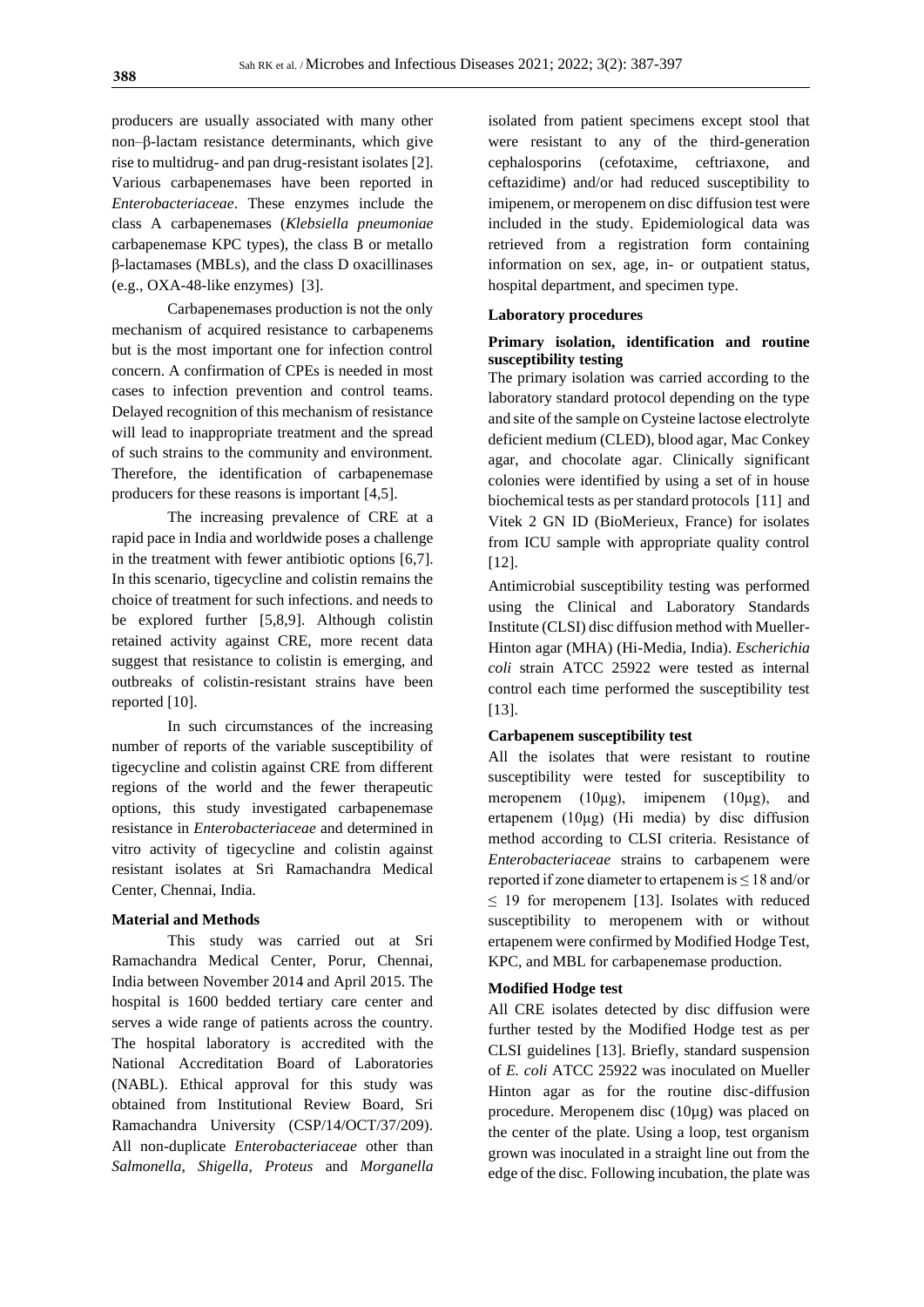examined for the presence of enhanced growth around the test streak at the intersection of the streak and the zone of inhibition which was considered as positive for carbapenemase production [13].

#### **Differentiation of KPC and MBL**

The use of inhibitor phenylboronic acid (PBA), EDTA, or both along with meropenem disc  $(10\mu$ g) were used for the detection of KPC and MBL, respectively [14].

The stock solution of PBA in the concentration of 20 mg/ml was prepared by dissolving PBA (Hi media) in dimethyl sulfoxide. Twenty microliters (400 µg of PBA) from this solution was dispensed onto meropenem discs. The stock solution of EDTA was prepared by dissolving anhydrous EDTA (Hi media) in distilled water at a concentration of 0.1 M. Ten microliters (292 μg of EDTA) from this solution was dispensed onto meropenem discs. The meropenem discs with an inhibitor added were dried in an incubator at 37℃ and used within 60 min [14]. On Mueller Hinton agar plate inoculated with test strain, four discs of meropenem were used. One disc of meropenem without any inhibitor, one disc of PBA (400  $\mu$ g) only, one disc of EDTA (292  $\mu$ g) only, and the fourth disc of meropenem having both PBA plus EDTA were used. The agar plates were incubated at 37°C overnight and the diameter of the growth inhibitory zone around these meropenem discs with an inhibitor added was compared with that around the plain meropenem disc [14].

#### **Interpretation**

The isolate was considered KPC-producing when the growth- inhibitory zone diameter around the meropenem disc with PBA and the meropenem disc with both PBA and EDTA was increased by  $\geq$ 5 mm compared with the growth-inhibitory zone diameter around the disc containing meropenem alone.

The isolate was considered MBL producing when the growth- inhibitory zone diameter around the meropenem disc with EDTA and the meropenem disc with both PBA and EDTA was increased by  $\geq 5$ mm compared with the growth-inhibitory zone diameter around the disc containing meropenem alone.

The isolate was considered producing both KPC and MBL enzymes when the growth-inhibitory zone diameter around the meropenem disc with both PBA and EDTA were increased by  $\geq$ 5 mm compared with the growth-inhibitory zone diameter around the disc containing meropenem alone while the growthinhibitory zone diameters around the meropenem

disc with PBA and the meropenem disc with EDTA was increased by <5 mm compared with the growthinhibitory zone diameter around the disc containing meropenem alone. The isolate was considered negative for MBL and KPC production, when none of the three combined-disc tests was positive [14].

#### **Controls**

- a. The concentration of PBA and EDTA employed for this study was tested for any detectable effect on bacterial growth.
- b. Positive control for KPC *K. pneumoniae* ATCC BAA-1705.

# **Tigecycline and colistin susceptibility testing**

The minimum inhibitory concentration (MIC) of tigecycline and colistin susceptibility was determined for CRE isolates by using the E-test strips ranging from 0.016-256 μg /ml (Hi-Media, India) according to the manufacturer's instructions. Bacteria were cultured on a blood agar plate for 18h at 37°C and colonies resuspended in sterile saline to 0.5 McFarland standards. Each suspension was inoculated on a 90-mm diameter Mueller Hinton agar plate and E test strips were applied as recommended by the manufacturer. Results were recorded after 16-20h of incubation. Quality of media, and E test strips were checked with *E. coli*  ATCC 25922.

The interpretation of tigecycline and colistin MIC was done by using the European Committee on Antimicrobial Susceptibility Testing (EUCAST) guideline for *Enterobacteriaceae*. The tigecycline MIC breakpoints were used as  $\leq 1$  and  $\geq 2$  mcg/ml for the susceptible and the resistant strains, respectively. For colistin, MIC  $\leq$  2 mcg/L was regarded as susceptible while  $\geq 2$  mcg/ml as resistant [15].

#### **Results**

A total of 238 samples were collected from the clinical microbiology department from different specimens in Sri Ramachandra Laboratory services. Of the 238 third-generation cephalosporin-resistant isolates, 180 were found to be resistant to meropenem according to the CLSI criteria. Out of 180, the isolated organisms were *E. coli* (n=114), *K. pneumoniae* (n=59), *C. freundii* (n= 2), *Enterobacter* spp. (n=3) and *K. oxytoca* (n=2). The source of these isolates were urine  $(n=114)$ , pus  $(n=44)$ , blood  $(n=17)$ , tracheal aspirate  $(n=2)$ , ascitic fluid  $(n=1)$ , bronchial wash  $(n=1)$  and eye swab (n=1). The organisms isolated from the patients mostly belong to the general medicine, general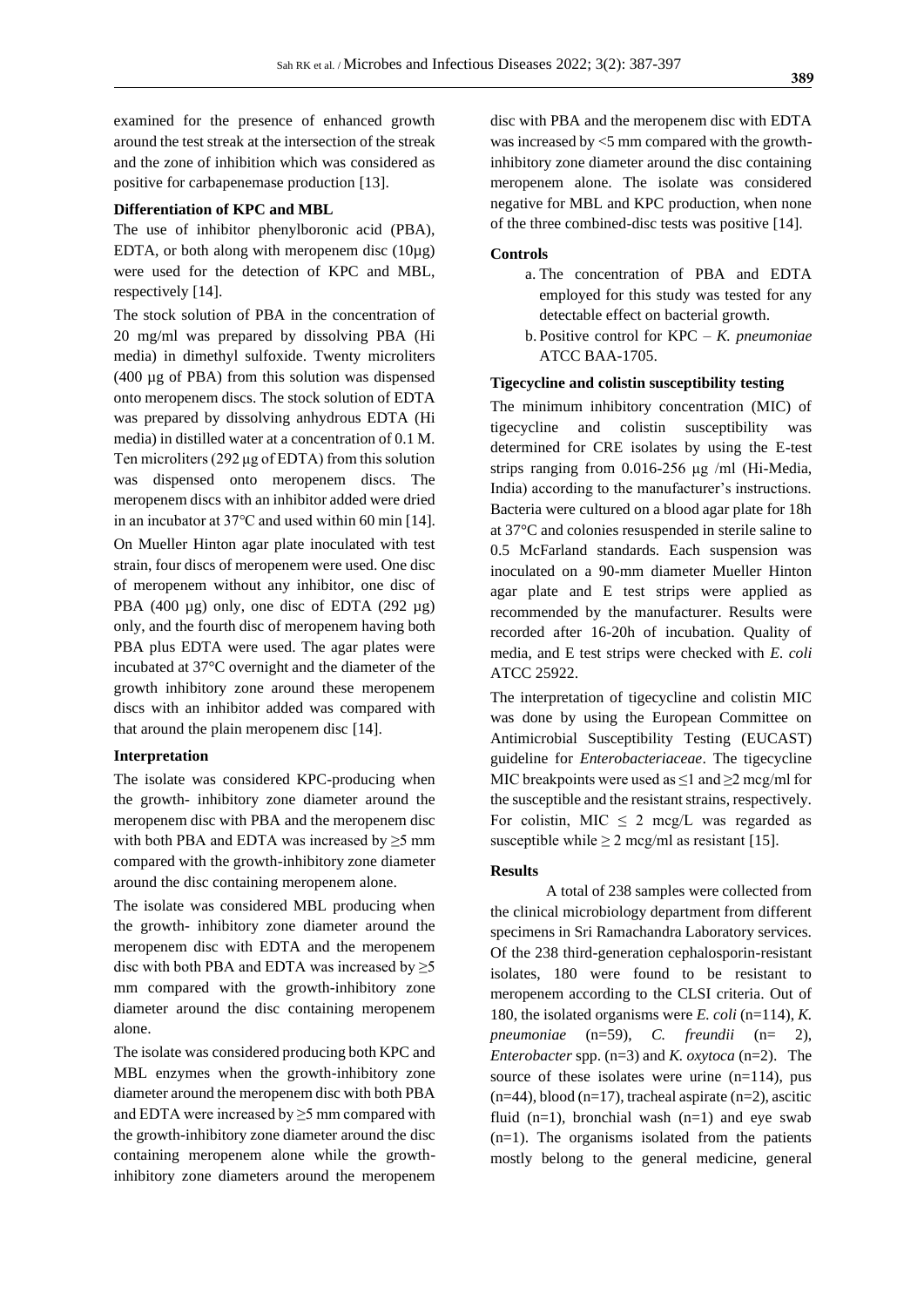surgery, orthopedics, and pediatrics. Out of 180; 25 were from ICU.

#### **Antibiotic susceptibility pattern**

Maximum susceptibility was noticed with colistin (99%) followed by tigecycline (90 %). Nitrofurantoin was susceptible to 77% of the urinary isolates. Amikacin 77%, tazobactum -piperacillin 70%, cefaperazone-sulbactum 64%, and amoxicillin-clavulanic acid 58% were the other antibiotics that were susceptible **(Figure 1)**.

## **Detection of carbapenem resistance by disc diffusion**

Of 180 meropenem resistant isolates, 69 were resistant to imipenem. Maximum resistance (100%) to carbapenems was noted in *Enterobacter* species and *C. freundii* followed by *K. pneumoniae* (78%). A total of 112 isolated strains either resistant to meropenem only or together with imipenem were further subjected to modified Hodge test (MHT). 33% (37/112) of the carbapenem-resistant isolates were MHT positive **(Table 1, Figure 2)**.

## **Detection of carbapenemases by combined disc test**

A combined disc test detected both metallo betalactamases and *K. pneumoniae* carbapenemases simultaneously. Among the 112 carbapenemresistant isolates by disc diffusion, 14 (12.5%) were positive for metallo beta-lactamases by screening with EDTA, and 4 (3.57%) were *K. pneumoniae* carbapenemases (KPC) by screening with PBA. Only one isolate was found to be positive for both MBL and KPC **(Table 2)**.

#### **Distribution of various types of carbapenemases**

The MHT/-52 was positive in 25 (41.66%) of sixty imipenem resistant isolates which were also resistant with meropenem. Fourteen (23.33%) of these imipenem and meropenem resistant isolates gave positive results for MBL and 4 for KPC. Only one isolate was found to be both KPC and MBL positive by the inhibitor-based method **(Table 2)**.

# **Distribution of carbapenemases in family**  *Enterobacteriaceae*

Among 61 *E. coli*, 13 were positive for MHT, and 4 were positive for MBL. None of the strains were found to be KPC producers. In *K. pneumoniae* (n=45), 20 were MHT positive, 10 were MBL positive, 1 was KPC positive and 1 was positive for both MBL and KPC. Strains of *C. freundii*, *K.*

*oxytoca*, and *Enterobacter* species were positive only for MHT and were negative for either MBL or KPC **(Table 3)**.

#### **In-vitro susceptibility of tigecycline in carbapenemase producers**

All the 51 carbapenem-resistant isolates (meropenem & imipenem or both resistant) were subjected to MIC for tigecycline by E-strip. Minimum inhibitory concentration ranged from 0.125µg /ml to 64 µg /ml as shown in **table (4)**. Out of 51, only 16 were found to be sensitive, 5 were intermediate and 30 were found to be resistant according to EUCAST criteria as depicted in **table (5)**.

# **Susceptibility pattern of carbapenem-resistant isolates to colistin**

Colistin MIC was detected by E-strip and ranged from 0.125µg/ml to 4 µg/ml **(Table 6)**. As seen in **table (7)**, out of 51, only 3 were found to be resistant and rest were sensitive according to EUCAST criteria.

# **Susceptibility pattern of tigecycline and colistin in family** *enterobacteriaceae*

Higher resistance to tigecycline was observed among *K. pneumoniae* (n=22) followed by *E. coli* (5), *Enterobacter* spp. (2) and *C. freundii* (1) **(Table 8)**.

As seen in **table (9)**, higher resistance to colistin was observed among *K. pneumoniae* (n=2) and *Enterobacter* spp. (1). None of the *E. coli* was resistant to colistin.

# **Comparison of MIC and disc diffusion test for tigecycline and colistin**

Among a total of 51 comparable isolates tested by both disc diffusion and E-test, 10 isolates were identified as resistant, 14 were identified as sensitive and 3 were identified as intermediate by both methods. A total of 14 isolates were identified as resistant by E-test which were sensitive by disc diffusion whereas 1 isolate identified as resistant by disc diffusion was found to be sensitive by E-test **(Table 10)**.

For colistin, a 100% match existed by both methods. A total of 48 as sensitive and 3 as resistant were identified by both method of drug susceptibility method **(Table 11)**.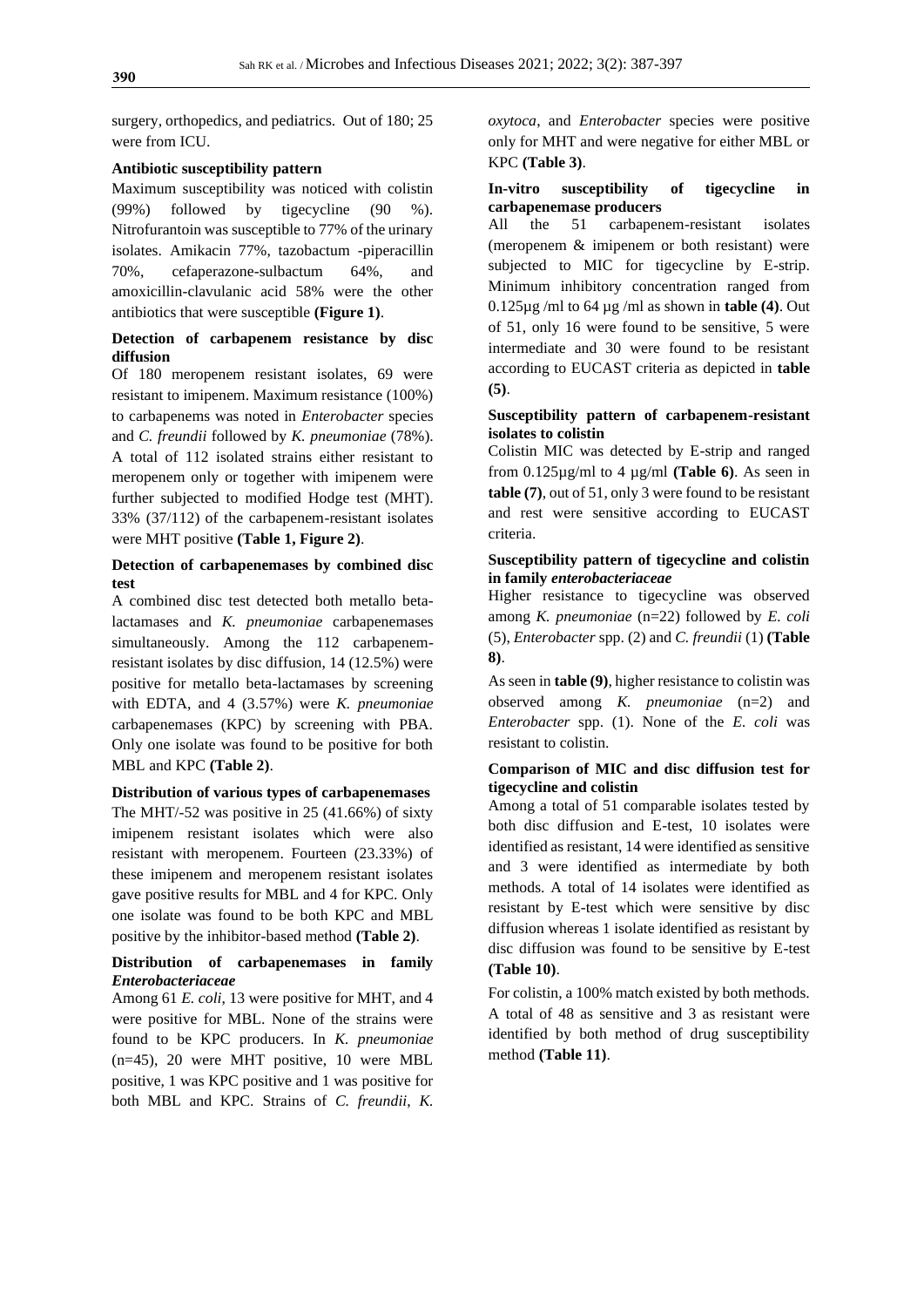



 **Figure 2.** Modified Hodge test.



 **Table 1.** Bacterial isolates showing resistance to carbapenems.

| Organism                                  |                  | Resistance $(\% )$ |                                     |  |  |  |
|-------------------------------------------|------------------|--------------------|-------------------------------------|--|--|--|
| (No. of carbapenem<br>resistant isolates) | <b>Meropenem</b> | Imipenem           | <b>Both</b><br>(Meropenem+Imipenem) |  |  |  |
| $E. \, coli \, (114)$                     | 114 (100%)       | 18 (15.78%)        | 18 (15.78%)                         |  |  |  |
| K. pneumoniae (59)                        | 59 (100%)        | 46 (77.96%)        | 46 (77.96%)                         |  |  |  |
| Enterobacter spp. (3)                     | $3(100\%)$       | $3(100\%)$         | $3(100\%)$                          |  |  |  |
| K. $oxy to ca(2)$                         | $2(100\%)$       | $0(0\%)$           | $0(0\%)$                            |  |  |  |
| C. freundii (2)                           | $2(100\%)$       | $2(100\%)$         | $2(100\%)$                          |  |  |  |
| <b>Total</b> (180)                        | 180 (100%)       | (38.33%)           | 69 (38.33%)                         |  |  |  |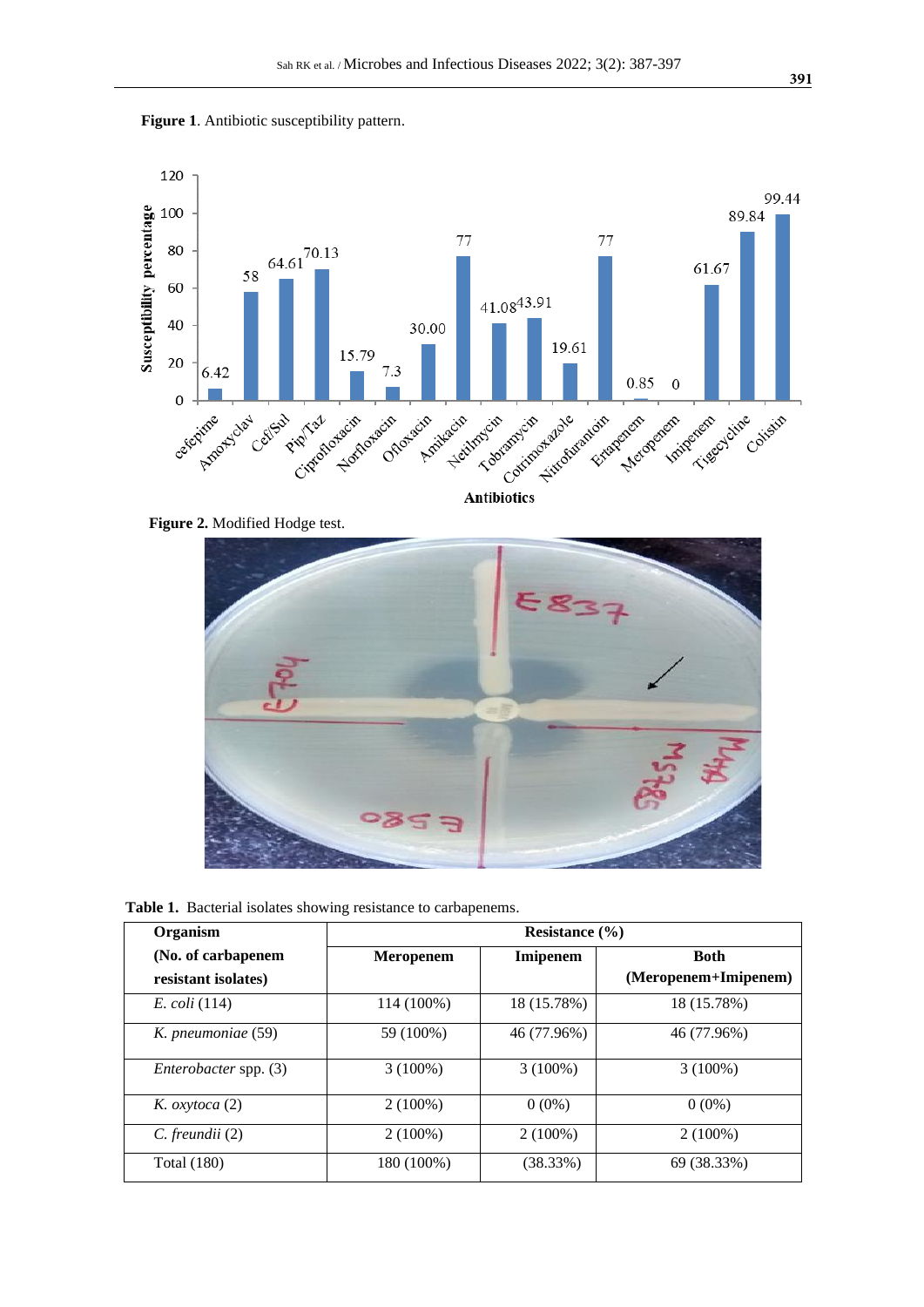| <b>Carbapenemases</b> |                      | Carbapenem resistance (No. of isolates) |                            |                                              |  |  |  |
|-----------------------|----------------------|-----------------------------------------|----------------------------|----------------------------------------------|--|--|--|
|                       |                      | <b>Meropenem</b><br>(112)               | Imipenem $(60)$            | <b>Both Meropenem</b><br>$&$ Imipenem $(60)$ |  |  |  |
| $MHT$ $%$ )           | Positive             | 37 (33%)                                | 25 (41.66%)                | 25 (41.66%)                                  |  |  |  |
|                       | Negative             | 75 (67%)                                | 35 (58.34%)                | 35 (58.34%)                                  |  |  |  |
| $MBL$ (%)             | Positive             | 14 (12.5%)                              | 14 (23.33%)                | 14 (23.33%)                                  |  |  |  |
|                       | Negative             | 98 (87.5%)                              | 46 (76.67)                 | 46 (76.67)                                   |  |  |  |
| KPC(%)                | Positive             | 4(3.57%)                                | $4(6.66\%)$                | $4(6.66\%)$                                  |  |  |  |
|                       | Negative             | 108 (96.43%)                            | 56 (93.34)                 | 56 (93.34)                                   |  |  |  |
| $MBL+KPC$ (%)         | Positive<br>Negative | $1(0.89\%)$<br>111 (99.11%)             | $1(1.66\%)$<br>59 (98.34%) | $1(1.66\%)$<br>59 (98.34%)                   |  |  |  |

 **Table 2.** Distributions of carbapenemases.

**Table 3.** Carbapenemases among *Enterobacteriaceae*.

|                              |                   | <b>Total</b>                 |                              |                       |                    |
|------------------------------|-------------------|------------------------------|------------------------------|-----------------------|--------------------|
| <b>Organisms</b>             | MHT $(\% )$       | $MBL$ (%)                    | KPC(%)                       | <b>MBL+KPC</b><br>(%) | Carbapenemase<br>S |
| $E.$ coli (61)               | 13<br>$(21.31\%)$ | $\overline{4}$<br>$(6.55\%)$ | $\Omega$                     | $\Omega$              | 14                 |
| K. pneumoniae (45)           | 20<br>$(44.44\%)$ | 10<br>(22.22%)               | $\overline{4}$<br>$(8.88\%)$ | $(2.22\%)$            | 30                 |
| <i>Enterobacter</i> spp. (3) | 2<br>$(66.66\%)$  | $\mathbf{0}$                 | $\Omega$                     | $\mathbf{0}$          | $\overline{2}$     |
| C. freundii (2)              | $(50\%)$          | $\mathbf{0}$                 | $\Omega$                     | $\Omega$              | 1                  |
| $K.$ oxytoca $(1)$           | $(100\%)$         | $\mathbf{0}$                 | $\Omega$                     | $\theta$              |                    |
| <b>Total (112)</b>           | 37<br>(33%)       | 14<br>$(12.5\%)$             | $\overline{4}$<br>(3.57%)    | 1<br>$(0.89\%)$       | 48                 |

**Table 4.**Tigecycline MIC among carbapenemase producers.

|            | <b>Carbapenemase</b> | No. of isolates with MIC Tigecycline (µg/ml) |          |          |              |                |                | <b>Total</b> |              |          |    |
|------------|----------------------|----------------------------------------------|----------|----------|--------------|----------------|----------------|--------------|--------------|----------|----|
|            |                      | 1                                            | 2        | 4        | 8            | 16             | 32             | 64           | 128          | 256      |    |
| <b>MHT</b> | Positive             | 6                                            | 1        | 2        | $\Omega$     | $\theta$       | 10             | 5            | $\Omega$     | $\Omega$ | 24 |
|            | Negative             | 10                                           | 6        | 3        | 1<br>л.      | $\theta$       | 4              | 3            | $\Omega$     | $\Omega$ | 27 |
| <b>MBL</b> | Positive             | $\overline{4}$                               | 2        | 2        | $\Omega$     | $\overline{0}$ | $\overline{2}$ | $\theta$     | $\mathbf{0}$ | $\Omega$ | 10 |
|            | Negative             | 12                                           | 5        | 3        |              | $\theta$       | 12             | 8            | $\Omega$     | $\Omega$ | 41 |
| <b>KPC</b> | Positive             | $\overline{2}$                               | $\Omega$ | $\Omega$ | $\Omega$     | $\Omega$       | $\theta$       | $\Omega$     | $\Omega$     | $\Omega$ | 2  |
|            | Negative             | 14                                           | 7        | 5        | $\mathbf{1}$ | $\overline{0}$ | 14             | 8            | $\mathbf{0}$ | $\Omega$ | 49 |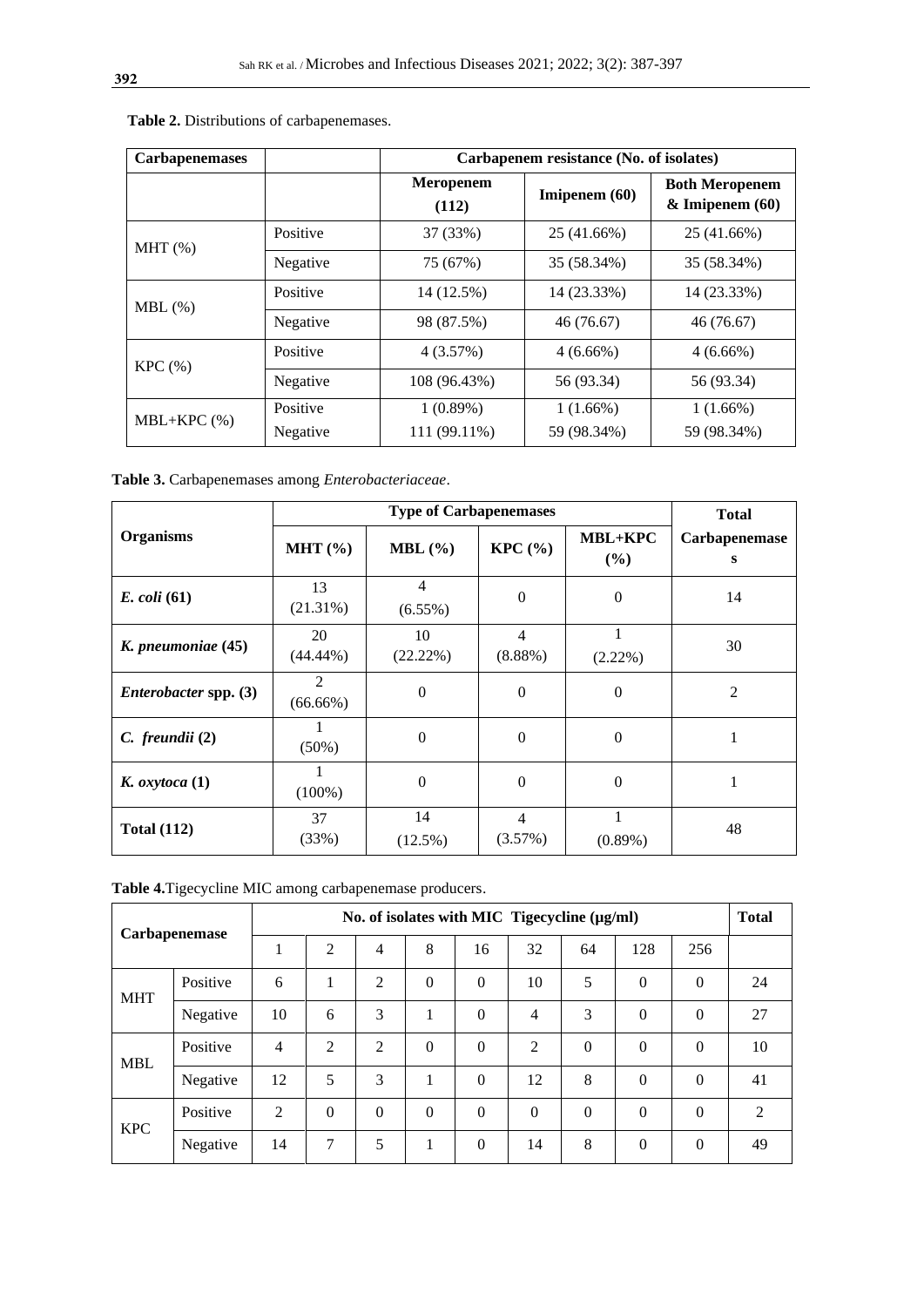**Table 5.** Tigecycline sensitivity pattern according to EUCAST guidelines.

| <b>Tigecycline</b><br><b>MIC</b> | <b>Frequency</b> | <b>Percentage</b><br>(%) |
|----------------------------------|------------------|--------------------------|
| $\leq1(S)$                       | 16               | 31.4                     |
| $1.1 - 2(I)$                     | 5                | 9.8                      |
| >2(R)                            | 30               | 58.8                     |
| Total                            | 51               | 100.0                    |

**Table 3.** Colistin MIC among carbapenemase producers**.** 

| of<br><b>Type</b><br>carbapenemase |          | <b>MIC</b> of Colistin<br>in $(\mu g/ml)$ | <b>Total</b>   |   |    |                |
|------------------------------------|----------|-------------------------------------------|----------------|---|----|----------------|
|                                    |          | 1                                         | $\mathbf{2}$   |   | >4 |                |
| <b>MHT</b>                         | Positive | 2                                         | 21             | 1 | 0  | 24             |
|                                    | Negative | 1                                         | 24             | 2 | 0  | 27             |
| MBL                                | Positive | 0                                         | 10             | 0 | 0  | 10             |
|                                    | Negative | 3                                         | 35             | 3 | 0  | 41             |
| <b>KPC</b>                         | Positive | 0                                         | $\mathfrak{D}$ | 0 | 0  | $\mathfrak{D}$ |
|                                    | Negative | 3                                         | 43             | 3 | 0  | 49             |

**Table 4.** Colistin sensitivity pattern according to EUCAST guidelines.

| <b>Colistin MIC (CLSI)</b> | <b>Frequency</b> | <b>Percent</b> |
|----------------------------|------------------|----------------|
| 2(S)                       | 48               | 94.1           |
| $\geq$ (R)                 |                  | 5.9            |
| Total                      | 51               | 100            |
| Table<br>Tigecycline       | sensitivity      | 1n             |

*Enterobacteriaceae.*

| Organism             |            | <b>Tigecycline</b> |                |    |  |  |
|----------------------|------------|--------------------|----------------|----|--|--|
|                      | $\leq1(S)$ | $1.1 - 2(I)$       | >2(R)          |    |  |  |
| E. coli              | 6          |                    | 5              | 12 |  |  |
| K. pneumoniae        | 9          | 4                  | 22             | 35 |  |  |
| Enterobacter<br>spp. | 0          | 0                  | $\overline{2}$ | 2  |  |  |
| C. freundii          |            | 0                  | 1              | 2  |  |  |
| Total                | 16         | 5                  | 30             | 51 |  |  |

**Table 6.** Colistin activities in *Enterobacteriaceae.*

| Organism             | Colistin MIC (mcg/ml) | <b>Total</b> |                             |
|----------------------|-----------------------|--------------|-----------------------------|
| isolated             | 2(S)                  | $\geq$ 2 (R) |                             |
| E. coli              | 12                    |              | 12                          |
| K. pneumoniae        | 33                    | 2            | 35                          |
| Enterobacter<br>spp. | 2                     |              | 3                           |
| C. freundii          | 2                     |              | $\mathcal{D}_{\mathcal{A}}$ |
| Total                | 48                    | 3            | 51                          |

**Table 10.** Comparison of disc diffusion and MIC for tigecycline.

| <b>Tigecycline MIC</b>   |                                         |              |    |    |  |  |
|--------------------------|-----------------------------------------|--------------|----|----|--|--|
| <b>Disc</b><br>diffusion | <b>Sensitive Intermediate Resistant</b> | <b>Total</b> |    |    |  |  |
| Sensitive                | 14                                      |              | 14 | 30 |  |  |
| Intermediate             |                                         |              |    |    |  |  |
| Resistant                |                                         |              | 10 | 13 |  |  |
| Total                    | 16                                      |              | 28 | 51 |  |  |

**Table 11.** Comparison of disc diffusion and MIC for colistin.

| <b>Colistin MIC</b>                                                    |    |   |    |  |  |  |
|------------------------------------------------------------------------|----|---|----|--|--|--|
| <b>Sensitive</b><br>Disc diffusion<br><b>Resistant</b><br><b>Total</b> |    |   |    |  |  |  |
| Sensitive                                                              | 48 |   | 48 |  |  |  |
| Resistant                                                              |    |   |    |  |  |  |
| Total                                                                  | 48 | 3 | 51 |  |  |  |

## **Discussion**

*Enterobacteriaceae* isolates are important nosocomial pathogens responsible for various infections. Carbapenem resistant *Enterobacteriaceae* related infections are related to high mortality. The increasing burden of carbapenem resistance has obscured its clinical efficacy in preventing and treating life-threatening nosocomial infections. Therefore, it is necessary to evaluate the resistance level.

The present study included 238 thirdgeneration resistant *Enterobacteriaceae* isolates collected for six months.  $75.6\%$  (N=180) of them were found to exhibit carbapenem resistance by the disc diffusion method. This was in concordance with a study done in this same institute by **Sekar et al.** in 2010 [16]. Numerous studies from India have discovered varying rates of carbapenem resistance. **Manoharan et al.**, **Priyadutta et al.**, **Wattal C et al.**, **and Gupta et al.** found 17%, 7.87%, 13-57%, and 17-22% carbapenem resistance, respectively [17-20].

A major challenge in determining an appropriate antibiotic regimen to treat infections with CRE occurred because of increasing resistance to most other antibiotic classes, leaving very few antimicrobial options available. These options include polymyxins, newer aminoglycosides, tigecycline, and ceftazidime-avibactam. Carbapenem-resistant *Enterobacteriaceae* are often resistant to all β-lactam drugs and frequently carry mechanisms conferring resistance to other antimicrobial classes, due to the frequent occurrence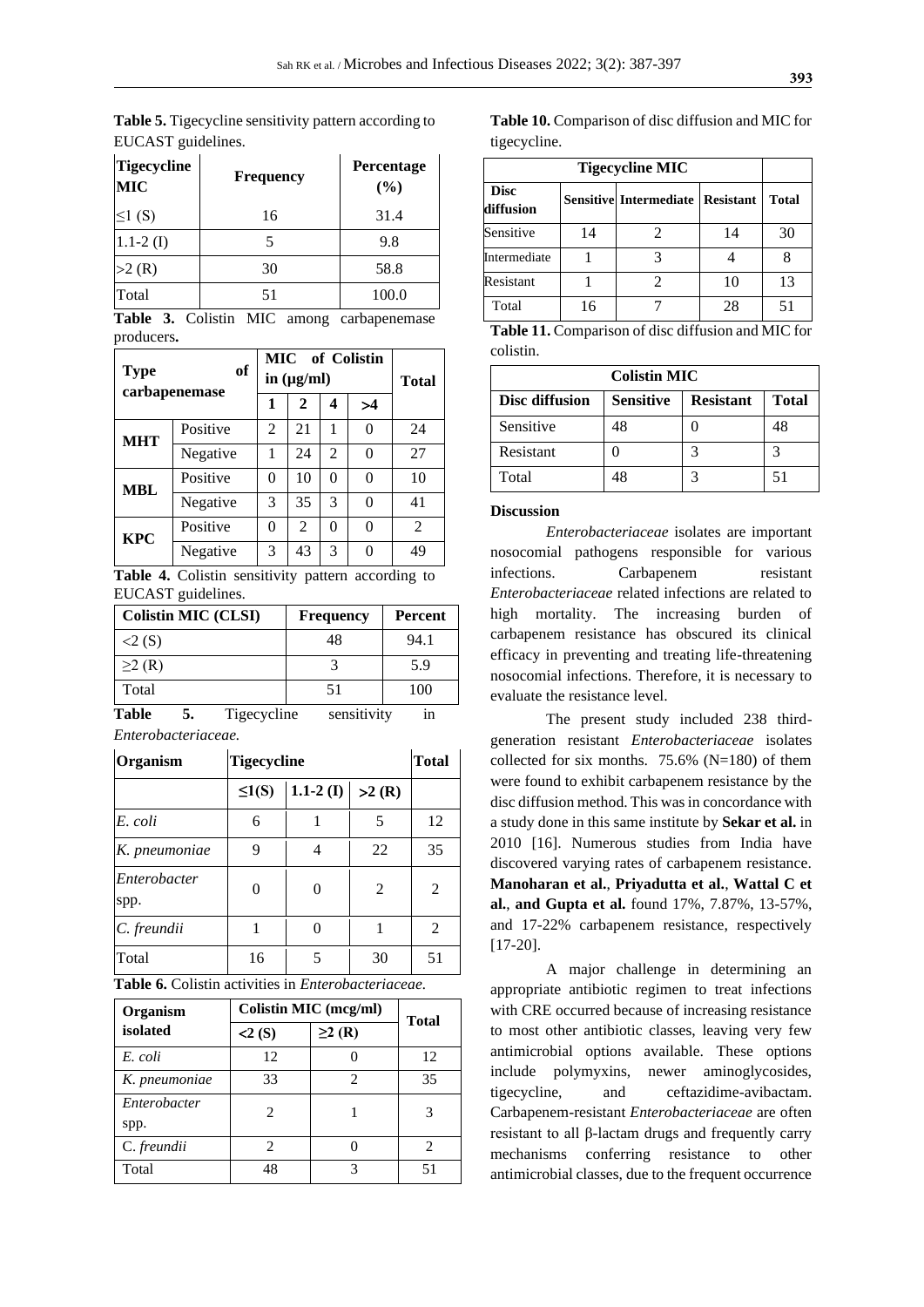of other resistance genes on the same mobile genetic elements. In this study, all the carbapenem-resistant isolates showed cross-resistance to β-lactams and βlactamase inhibitor combinations **(Figure 1)**. Carbapenem resistance was seen mainly among *E. coli* (n=114) followed by *K. pneumoniae* (n=59). The majority of these isolates were from urine, pus, and blood. Similar results were also reported by **Nagaraj et al.** and **Shanmugam et al.** [21,22].

Based upon the updated CLSI criteria (CLSI-2014 guidelines), 38.33% of the meropenem resistant isolates (N=180) were also resistant to imipenem in this study whereas **Rai et al.** reported 61.7% imipenem resistance in meropenem resistant isolates (n=102) [23]. A study by **Mohamudha et al.** also reported 43.68% of imipenem resistance in meropenem resistant isolates among 103 *K. pneumoniae* isolates while **Parveen et al**. reported 73.33% of imipenem resistance in meropenem resistant isolates [24]. The higher resistance to meropenem than imipenem might be due to the greater use of meropenem over imipenem as a result of its higher tolerance and greater efficacy against gram-negative pathogens [25]. *Klebsiella pneumoniae* showed a higher resistance rate of 77.96% (n=46) when compared to *E. coli which*  showed 15.78% (n=18) in this study.

The prevalence of carbapenem-resistant *Enterobacteriaceae* varies with geographical region. For example, KPC is the most common carbapenemase in Israel and the United States, VIM is endemic in Greece, and IMP is endemic in Japan. The NDM and OXA-48-like carbapenemases originated in India and Turkey, respectively, where they are endemic, but have successfully disseminated worldwide. In this study, MBL (12.5%) was the most common carbapenemase followed by KPC (3.57%). In contrast, a study done by **Mohamudha et al.** reported 13.33% to be KPC producers in 45 meropenem resistant *K. pneumoniae* and none were MBL producers [24]. Similarly, **Bansal et al**. reported KPC (55.9%) to be the main carbapenemase followed by MBL (29.39%). Another study done in 26 CRE isolates by **Datta et al.** showed 73.07% MBL while none were KPC producers [18]. The reason for this varied percentage may be due to sample size, selection criteria, geographical region, and various screening methods were employed.

The incidence of CPE in this study was 37.5% (n=48/112). The rate of CPE in other studies done in various parts of India was found to be

ranging from as low as 7.87% to 51% at the maximum [18,23,26]. In the present study, *K. pneumonia* (75.5%) was found to be the predominant CPE producer followed by *Enterobacter* spp. (66.66%) and *E. coli* (27.6%). This was in concordance with a previous study done in this center by **Sekar et al.** in 2010*.* Whereas a study done by **Gupta et al.** found that *Enterobacter*  (43.52%) to be the major carbapenemase producer followed by *E. coli* (20.75%) [27].

Only 37.33% were carbapenemase producers and the rest (N=64) 67% were negative for any type of carbapenamase despite being resistant to the carbapenems by disc diffusion method in this study. The probable cause could be due to overproduction of ESBL or AmpC, with porin loss, or combination of these [28]. Moreover, the presence of OXA mediated resistance and NDM-MBL producers could not be easily detected by phenotypic methods [29].

The number of isolates positive by both MHT and identified as MBL was 6, 3 of *K. pneumoniae,* and *E. coli* each emphasizing that these strains could be producing other types of carbapenemases. Those identified as KPC's along with positive MHT were 1 strain of *K. pneumoniae* strengthening the fact that KPC production was identified also by MHT. Those strains that were only positive by MHT alone were 30. These CPE strains could be due to the production of other types of carbapenemases which need confirmation with the molecular study.

The main drawback of the study is the inability to compare the phenotypic results with that of the molecular studies available for the detection of carbapenemase production. Though there is a lacuna in detecting all types of carbapenamase by using both MHT and combined disc test, still this technique can be used as an effective tool in distinguishing the types of CPE and thereby improve patient outcome by aiding infection control and in curbing the rise in CPE.

Emerging resistance to carbapenems has left only fewer options for treatment. In this situation, tigecycline and colistin use have been widely advocated and used. However, reports of colistin and tigecycline resistant isolates have emerged and these isolates are commonly referred to as pan-resistant. This study therefore, investigated the tigecycline and colistin susceptibility by disc diffusion for all of the 180 meropenem resistant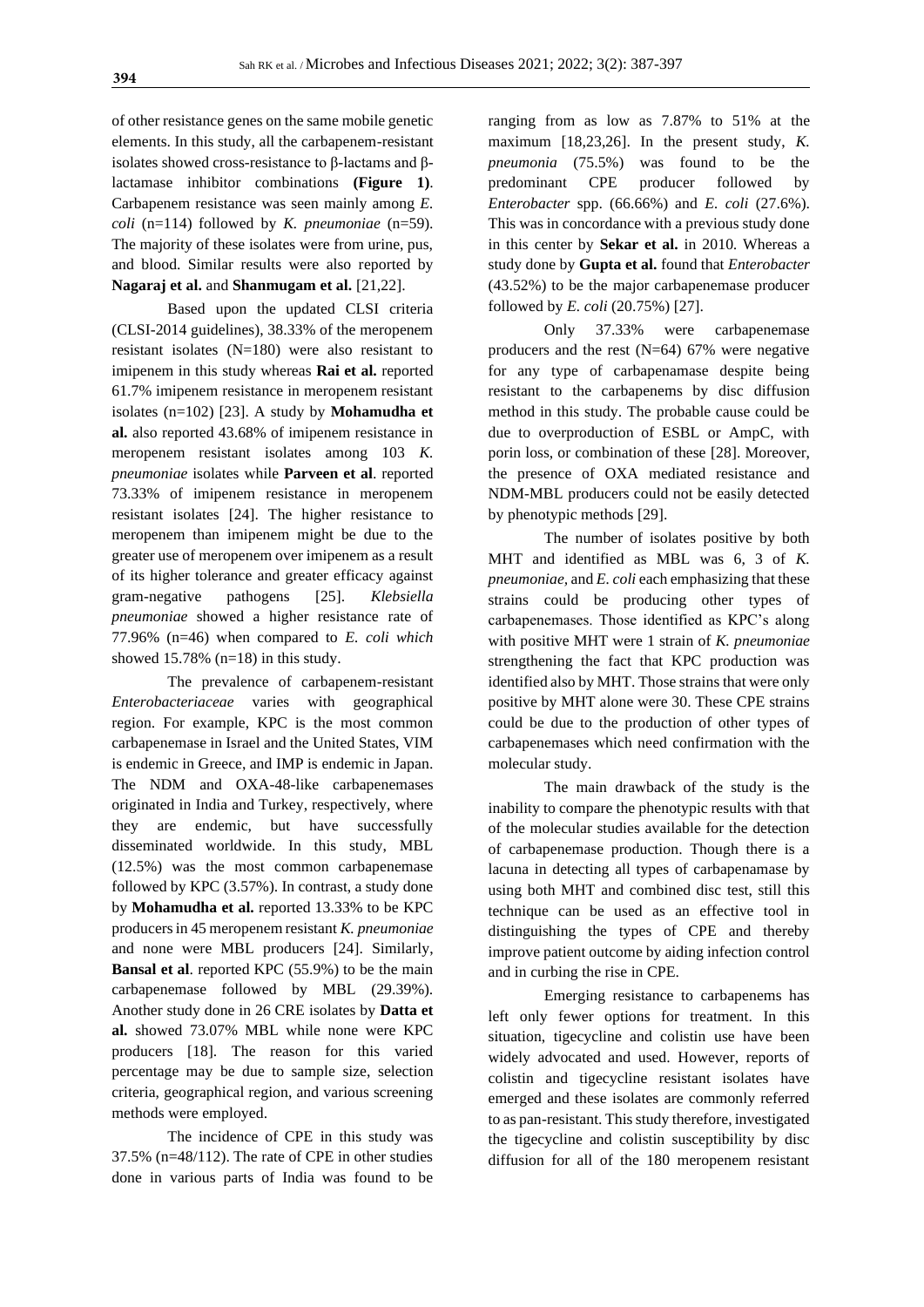isolates and detected the MIC by E-test for 51 carbapenemase-producing isolates.

Tigecycline MIC ranged between 0.125 to 64 µg/ml. A total of 14 isolates that appeared to be sensitive on disc diffusion were resistant to E-test. Discrepancies were also observed between disc diffusion and E-test for tigecycline which may be due to testing with different methodologies and interpretive criteria. The effect of test media and breakpoint criteria may have contributed to some extent to the reported a marginally higher tigecycline resistance in this study [30].

The higher percentage of tigecycline resistance was worrisome. **Livermore et al.** reported a similar susceptibility to tigecycline - 47%, of 81 isolates tested by agar dilution method among carbapenemase-producing *Enterobacteriaceae* and lower rates of tigecycline susceptibility in non-*E. coli* species in the UK. The present study found that all the 238 ESBL producing strains were 90% susceptible to tigecycline. Similar reports were furnished by **Shanthi et al.** in 2010 and 2011 in 2 different studies at our center. Different studies done by **Rouchelle et al.**, **Gupta et al.** and **Behera et al.** also reported tigecycline susceptibility against all ESBL producing isolates [27,31,32].

According to EUCAST breakpoint criteria for colistin, only three isolates resistant to colistin were encountered which were also resistant by disc diffusion criteria thus producing the 100% concordance between both methods. The MIC for colistin ranged from  $0.125\mu\text{g/ml}$  to 4  $\mu\text{g/ml}$ . Carbapenemase producing *Enterobacteriacea* producers were relatively susceptible to colistin 94.1% when compared to tigecycline (41%). Moreover, 99% of the ESBL producers were also susceptible to colistin. *K. pneumoniae* was comparatively more resistant to tigecycline 63% and colistin 5.7% whereas *E. coli* exhibited 41.6% and 100% respectively.

The rising trend of increasing MIC of *Enterobacteriaceae* towards both colistin and tigecycline has raised concerns for an early detection and containment of CPE and not the treatment alone.

#### **Conclusion**

The increasing resistance of CPE to the available antibiotics like tigecycline and colistin is a threat to the clinical management thereby effective measures for early identification and control should be done to prevent the potential continuous dissemination of these carbapenem-resistant pathogens. Combined disc test and MHT can differentiate the carbapenemases to understand the drug resistance mechanism. Tigecycline may be effective with regular monitoring to track the development and dissemination of resistance. Colistin remains a reliable option for CRE infections.

**Conflicts of interest:** None.

**Financial diclosure:** None.

# **References**

- 1-**Tzouvelekis LS, Markogiannakis A, Psichogiou M, Tassios PT, Daikos GL.** Carbapenemases in Klebsiella pneumoniae and other Enterobacteriaceae: An evolving crisis of global dimensions. Clin Microbiol Rev 2012;25(4):682–707.
- 2-**Van Duin D, Doi Y.** The global epidemiology of carbapenemase-producing Enterobacteriaceae. Vol. 8, Virulence. Taylor and Francis Inc.. 2017. p. 460–9.
- 3-**Bonomo RA, Burd EM, Conly J, Limbago BM, Poirel L, Segre JA, et al.**  Carbapenemase-Producing Organisms: A Global Scourge. Vol. 66, Clinical Infectious Diseases. Oxford University Press. 2018. p. 1290–7.
- 4-**Public Health England.** Laboratory Detection and Reporting of Bacteria with Carbapenem Hydrolysing β-lactamases (Carbapenemases). In: UK Standards for Microbiological Investigations 2014. p. 1–25.
- 5-**Lutgring JD.** Carbapenem-resistant Enterobacteriaceae: An emerging bacterial threat. Seminars in Diagnostic Pathology. WB Saunders 2019; 36(3): 182–6.
- 6-**Molton JS, Tambyah P a., Ang BSP, Ling ML, Fisher DA.** The global spread of healthcare-associated multidrug-resistant bacteria: A perspective from Asia. Clin Infect Dis 2013;56(9):1310–8.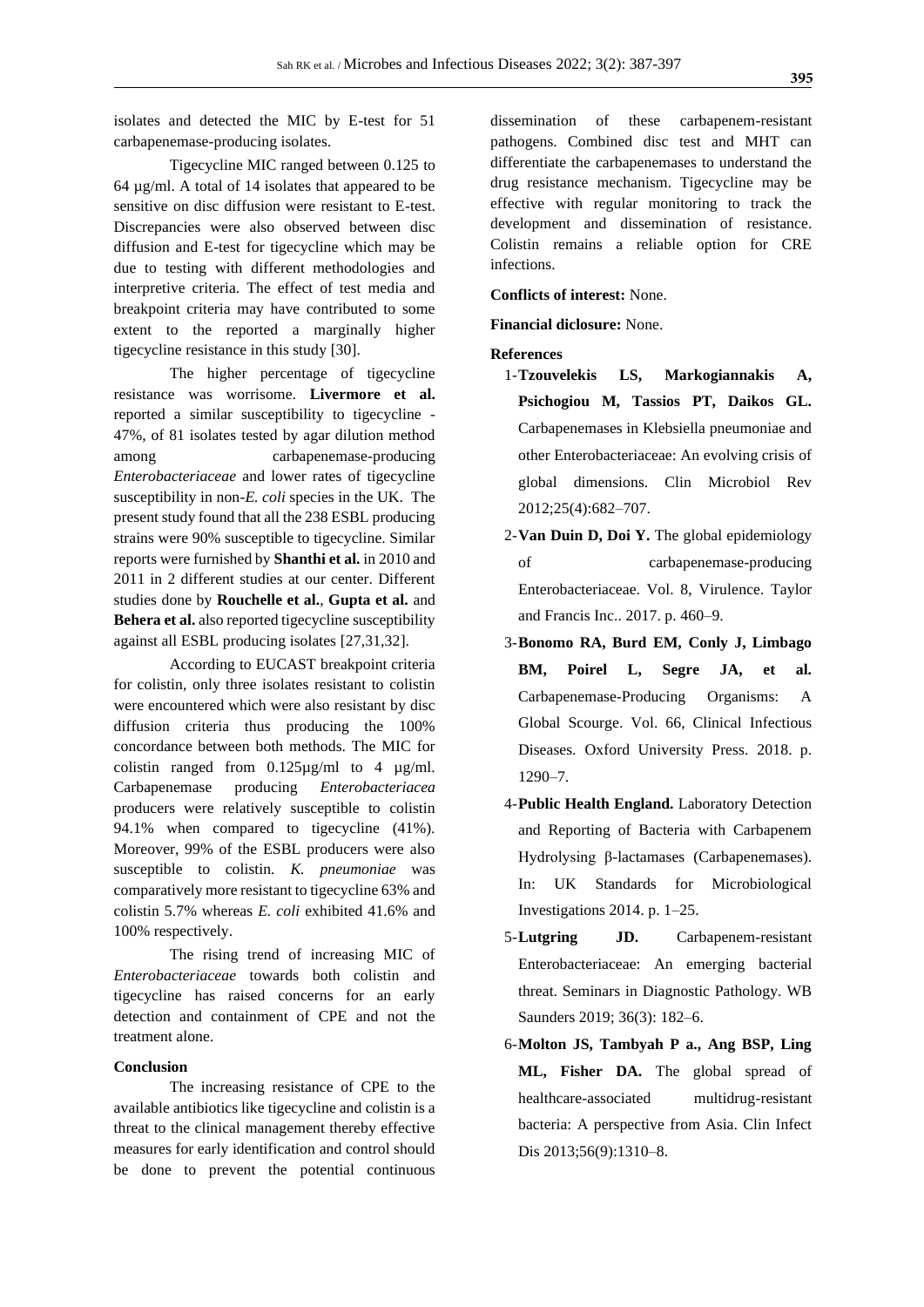- 7-**Garg A, Garg J, Kumar S, Bhattacharya A, Agarwal S, Upadhyay GC.** Molecular epidemiology & therapeutic options of carbapenem-resistant Gram-negative bacteria. Indian J Med Res 2019 ;149(2):285–9.
- 8-**Falagas ME, Lourida P, Poulikakos P, Rafailidis PI, Tansarli GS.** Antibiotic treatment of infections due to carbapenemresistant Enterobacteriaceae: systematic evaluation of the available evidence. Antimicrob Agents Chemother 2014;58(2):654–63.
- 9-**Bader MS, Loeb M, Leto D, Brooks AA.** Treatment of urinary tract infections in the era of antimicrobial resistance and new antimicrobial agents. Vol. 132, Postgraduate Medicine. Taylor and Francis Inc. 2020. p. 234– 50.
- 10-**Kanj SS, Kanafani ZA.** Current concepts in antimicrobial therapy against resistant gramnegative organisms: extended-spectrum betalactamase-producing *Enterobacteriaceae*, carbapenem-resistant *Enterobacteriaceae*, and multidrug-resistant *Pseudomonas aeruginosa*. Mayo Clin Proc 2011;86(3):250–9.
- 11-**Collee J, Miles R, Watt B.** Mackie & McCartney Practical Medical Microbiology. 14th ed. /. Collee JG, Fraser AG, Marmian BP, Simmons A E, editor. New York: Churchill Livingstone; 1996. 95–111 p.
- 12-**BioMérieux IU.** Vitek 2 technology Gram negative Susceptibility Card AST-GN67. 2015 Aug.
- 13-**CLSI.** Performance Standards for Antimicrobial Susceptibility Testing: Twenty-Fourth Informational Supplement. CLSI document M100-S24. Wayne, Pennsylvania: Clinical and Laboratory Standards Institute; 2014.
- 14-**Tsakris A, Poulou A, Pournaras S, Voulgari E, Vrioni G, Themeli-Digalaki K, et al.** A simple phenotypic method for the differentiation of metallo-beta-lactamases and class A KPC carbapenemases in Enterobacteriaceae clinical isolates. J Antimicrob Chemother 2010;65(8):1664–71.
- 15-**European Committee on Antimicrobial Susceptibility Testing**. Breakpoint tables for interpretation of MICs and zone diameters Version 4. 2014. p. 0–79.
- 16-**Sekar U, S. Amudhan A, Kamalanathan SB.** The increasing prevalence of New Delhi metallo betalactamase producing Enterobacteriaceae: the challenge. Clin Microbiol Infect 2012;18(3):476.
- 17-**Manoharan A, Premalatha K, Chatterjee S M, Mathai D, SARI Study Group.** Correlation of TEM, SHV and CTX-M extendedspectrum beta lactamase among Enterobacteriaceae within their in vitro antimicrobial susceptibility. Indian J Med Microbiol 2011;29(2):161–4.
- 18-**Datta P, Gupta V, Garg S, Chander J.** Phenotypic method for differentiation of carbapenemases in Enterobacteriaceae: Study from north India. Indian J Pathol Microbiol 2012;55(3):357.
- 19-**Wattal C, Goel N, Oberoi JK, Raveendran RD, Datta S, Prasad KJ.** Surveillance of multidrug resistant organisms in a tertiary care hospital in Delhi. Indian J Assoc Phy India 2011;58:32–6.
- 20-**Gupta E, Mohanty S, Sood S, Dhawan B, Das**  BK, Kapil A. Emerging resistance to carbapenems in a tertiary care hospital in north India. Indian Journal of Medical Research 2006; 124(1):95.
- 21-**Nagaraj S, Chandran SP, Shamanna P, Macaden R.** Carbapenem resistance among Escherichia coli and Klebsiella pneumoniae in